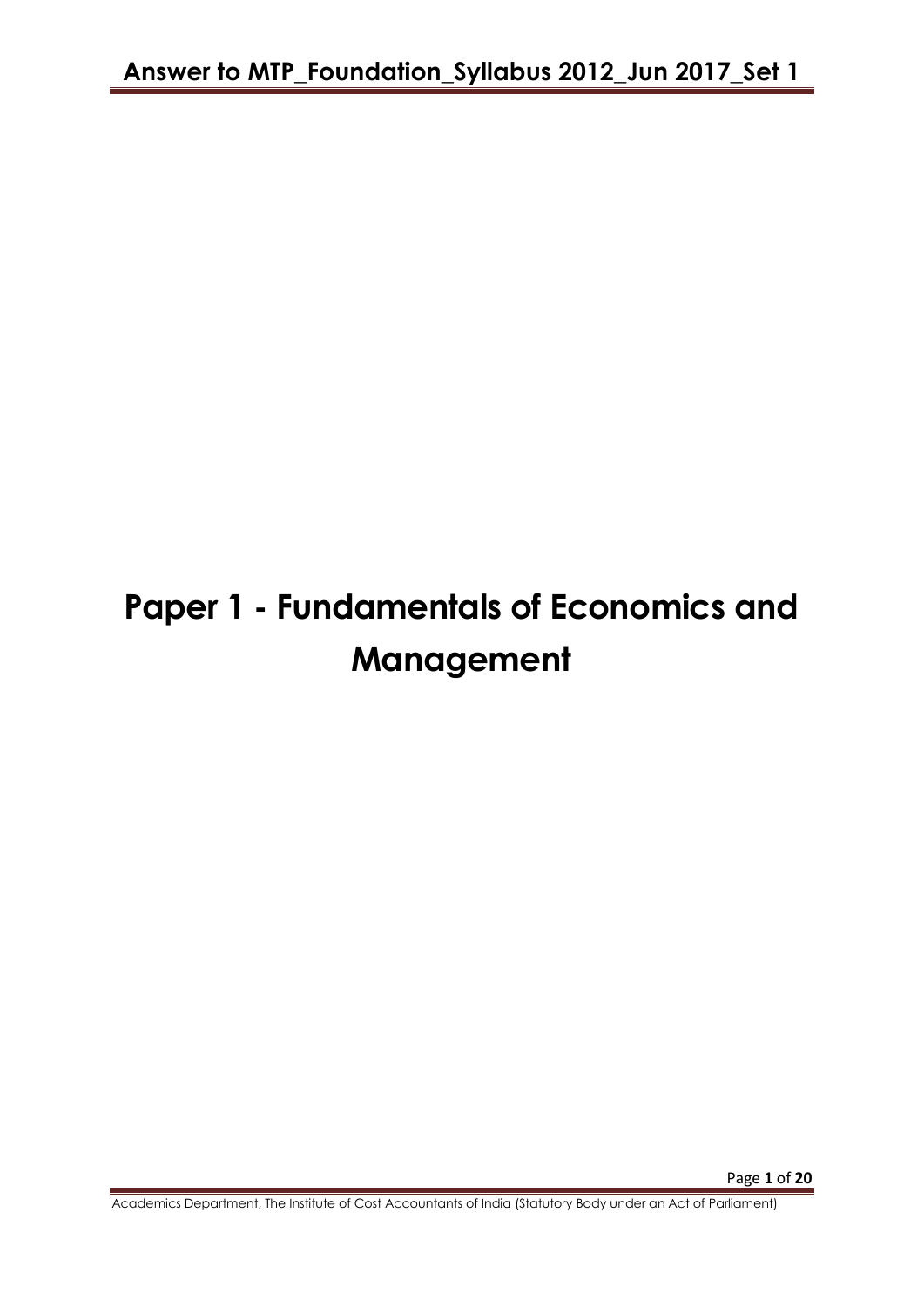### **Paper 1 - Fundamentals of Economics and Management**

**Full Marks :100 Time allowed: 3 hours**

**PART A**

#### **(Fundamentals of Economics)**

| I. Choose the correct answer from the given four alternatives:                     | $[10 \times 1 = 10]$ |
|------------------------------------------------------------------------------------|----------------------|
|                                                                                    |                      |
| 1. Who was the father of Economics                                                 |                      |
| (a) Marshall                                                                       |                      |
| (b) Adam smith                                                                     |                      |
| (c) Robbins                                                                        |                      |
| (d) Keynes                                                                         |                      |
| 2. Cetrisperibus means                                                             |                      |
| (a) Demand constant                                                                |                      |
| (b) supply constant                                                                |                      |
| (c) other thing being constant                                                     |                      |
| (d) none                                                                           |                      |
| 3. In the long run a firm in perfect competition earns<br>$(a)$ Normal profit only |                      |

- (b) Abnormal profit
- (c) Average profit of past five years
- (d) 12.33% profit on capital employed
- 4. A firm faces the shut down situation when
	- (a) **Price is less than average variable cost**
	- (b) Price is more than the average variable cost
	- (c) Price is equal to fixed cost
	- (d) Price is more than the average fixed cost
- 5. Which shows the functional relationship between consumption and income
	- (a) Income function
	- (b) **consumption function**
	- (c) Saving function
	- (d) None
- 6. Real GDP is measured in\_\_\_\_\_\_\_\_\_\_\_\_\_\_\_\_\_\_\_\_\_\_\_ prices
	- (a) Current year
	- (b) **Base year**
	- (c) 1980
	- (d) 2000

Page **2** of **20**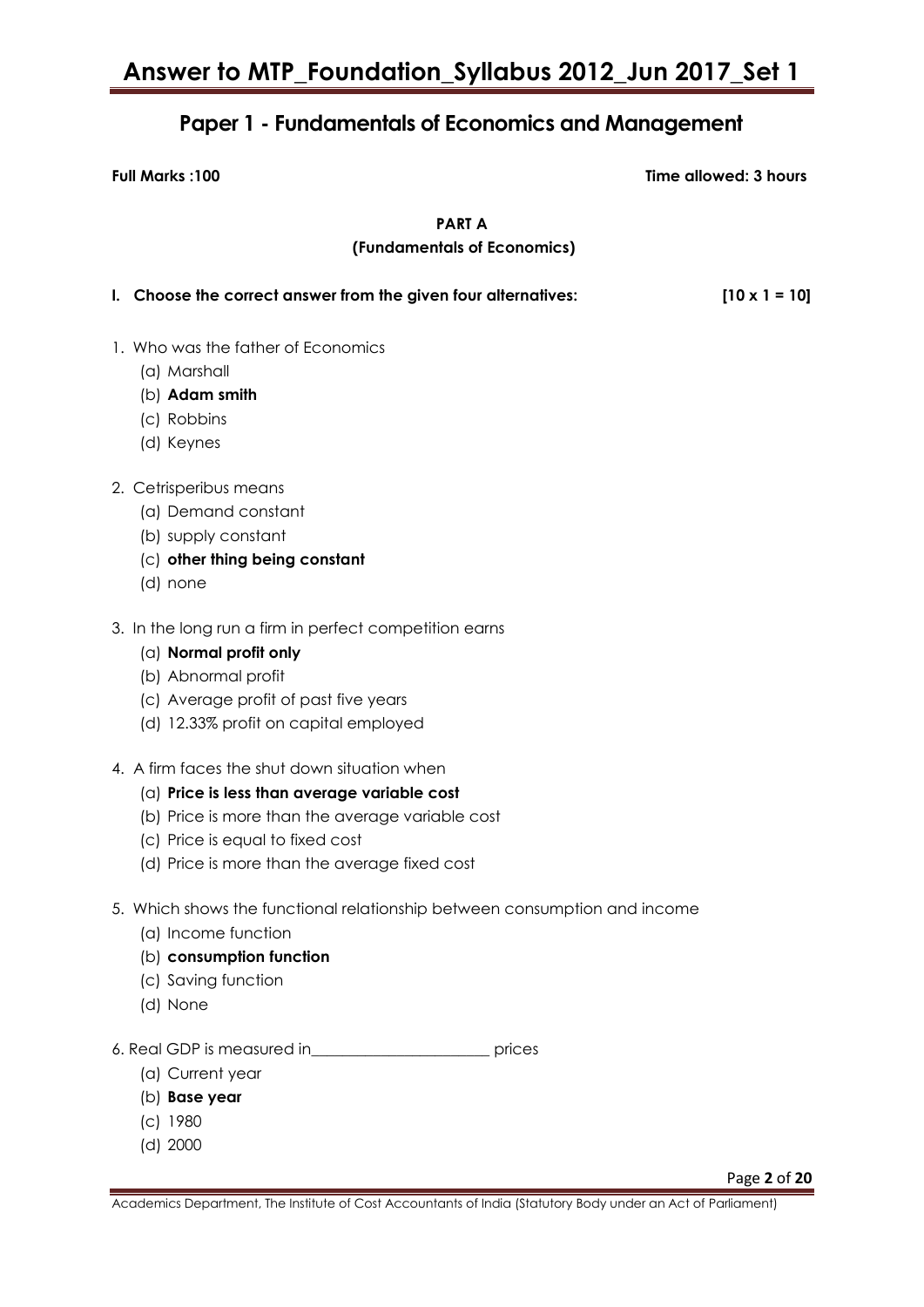#### 7. CRR means

- (a) Cumulative rate of return
- (b) Current rate of return
- (c) **Cash Reserve Ratio**
- (d) Current rate of Rupee

#### 8. Nationalization of Banks took place in

- (a) **July 1969**
- (b) February 1977
- (c) January 1960
- (d) April 1989

#### 9. Disguised unemployment is mainly found in

- (a) Urban areas
- (b) **Rural areas**
- (c) Small scale sector
- (d) Highly qualified work force
- 10. Which of these is/are the features of an underdeveloped economy?
	- (a) Greater inequalities
	- (b) High incidence of unemployment
	- (c) Orthodox means of production
	- (d) **All the three**

#### **II.** Fill in the blanks:  $[5 \times 1 = 5]$

- 1. In deductive method the logic proceed from **General** to **Particular**
- 2. Supply curve in the case of labour is **Backward Bending**
- 3. When the AC=MC then the average cost is **Minimum**
- 4. According to fisher theory money is demanded for **Transaction** purpose
- 5. Credit creation is the function of **Commercial** banks.

#### **III. Match the following [5 x 1 = 5]**

| Column 'A' |                      | Column 'B' |            |
|------------|----------------------|------------|------------|
|            | <b>Bank Rate</b>     | Α          | Savings    |
| 2.         | Interdependence      | B          | Manila     |
| 3.         | <b>MPC</b>           | С          | <b>RBI</b> |
| 4.         | Liquidity Preference | D          | Keynes     |
|            | <b>ADB</b>           | Ε          | Oligopoly  |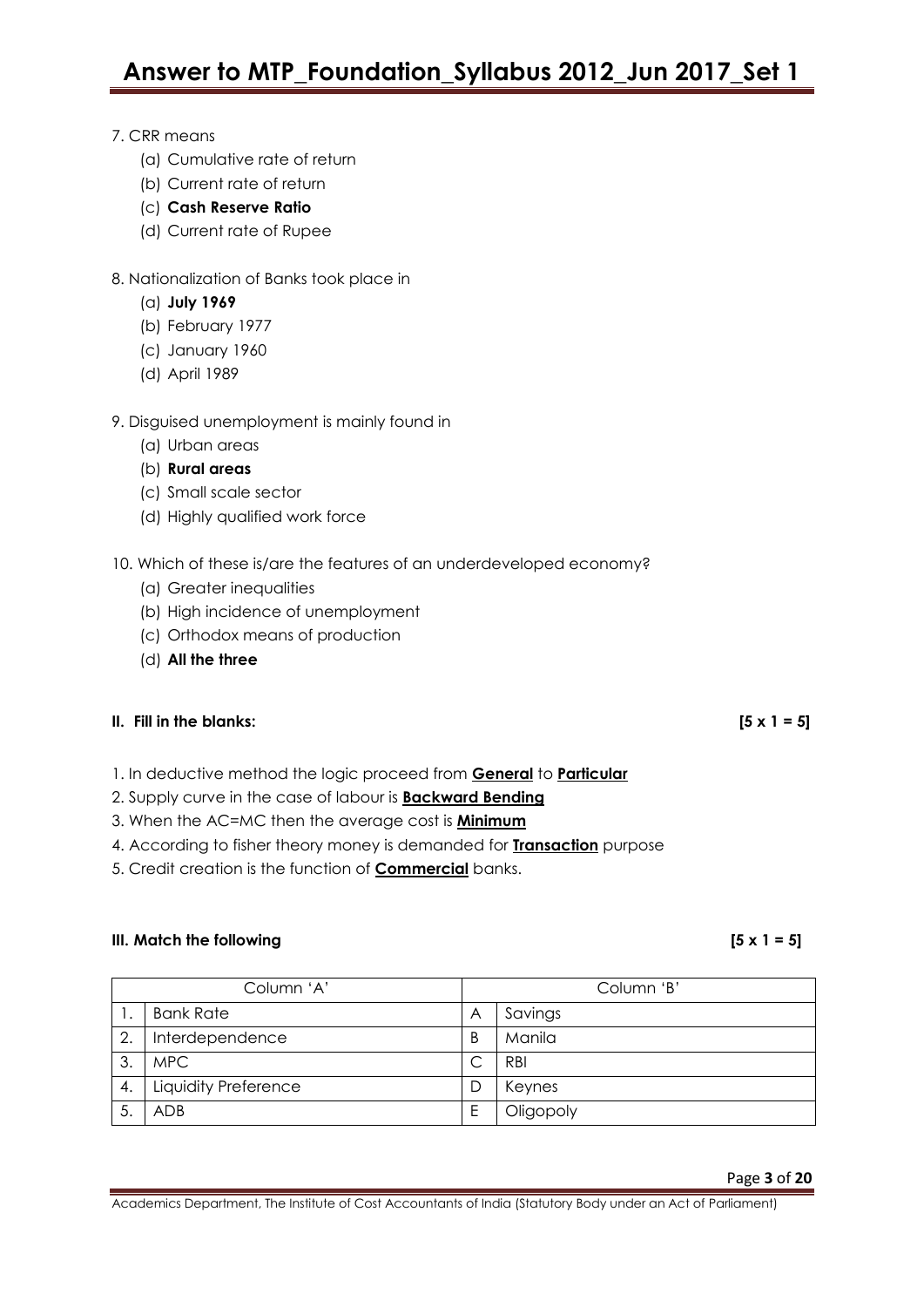#### **Answer:**

| Column 'A' |                      | Column 'B' |            |
|------------|----------------------|------------|------------|
|            | <b>Bank Rate</b>     |            | <b>RBI</b> |
| 2.         | Interdependence      | Ε          | Oligopoly  |
| 3.         | MPC.                 | A          | Savings    |
| 4.         | Liquidity Preference | D          | Keynes     |
| 5.         | <b>ADB</b>           | B          | Manila     |

### **IV. State whether the following statement is True (or) False. [5 x 1 = 5]**

- 1. Tramways is an example of perfect market. **False**
- 2. Income method is also called value added method. **False**
- 3. There is a direct relationship between price level and value of money. **False**
- 4. Welfare of the people depends upon the distribution of national income. **True**
- 5. The insurance sector allowing foreign direct investment. **True**

#### **V. Give the answer in one sentence for any five from the following: [5×1=5]**

#### **1. Marginal Utility:**

It is the additional utility obtained by the consumer by the consumption of additional unit of a thing or one more unit of a thing. The change in the total utility is also called marginal utility.

$$
MU_n \frac{\Delta TU}{\Delta q} \text{ (or) } MU_n = TU_n - TU_{n-1}
$$

#### **2. Demand Forecasting:**

The success of the business firm depends upon the successful demand foresting. Estimation of future demand for product at present is called demand forecasting.

#### **3. Deficit Finance:**

When the governments make the borrowings from the RBI or issue the new currency to fill the gap of the budget deficit, it is said to be deficit finance.

Page **4** of **20**

Academics Department, The Institute of Cost Accountants of India (Statutory Body under an Act of Parliament)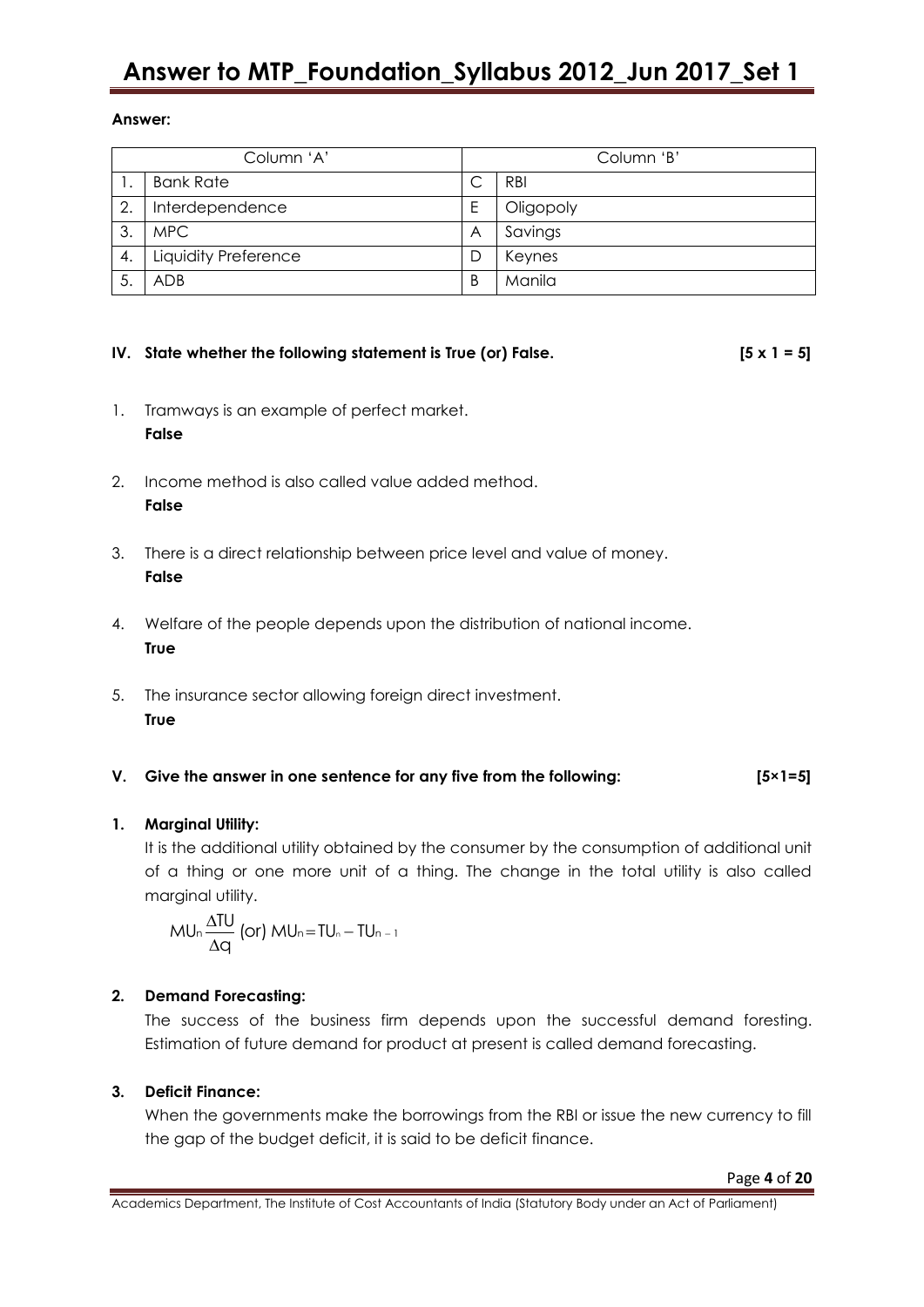#### **4. Bank Rate:**

The rate of interest charged by RBI from the commercial banks for the money lending [long-term] is called bank rate.

#### **5. Density of population**

Density of population indicates the number of the people living per square kilometer. The density of population in India is 412 per sq.km. In USA it is 34 and in China it is 143.

#### **6. Marginal revenue.**

It is the additional revenue obtained by the firm (or) producer by the selling of additional unit of a thing (or) one more unit of a thing. The change in the total revenue is also called marginal revenue.

 $MR_n \frac{\Delta TR}{\Delta q}$  (or)  $MR_n = TR_n - TR_{n-1}$ 

### **7. Monopoly**

The word Monopoly is derived from two words 'Mono' and 'Poly'. Mono means Single and Poly means seller. Where there is a only one seller or one producer or one firm it is said to be monopoly market.

#### **8. RBI**

RBI or Reserve Bank of India is the regulatory bank in India. It may be defined as an institution charged with the responsibility of managing the expansion and contraction of the volume of money supply for general Economic Welfare. The Central Bank is the apex institution in the banking and financial structure of the country.

#### **VI. Answer any one of the following [1×10= 10]**

**1. Define National Income and explain the methods of measurement of National Income and State any five problems involved in the calculation of National Income.**

#### **Answer:**

National income is the total market value of all goods and services produced in a country during a given a period of time.

#### **Definitions:**

According to Pigou, "National Income is that part of the objective income of the community including of course income derived from abroad which can be measured in money".

"The Labour & Capital of a country acting upon its natural resources produce annually a certain net aggregate of commodities material and immaterial including services of all kinds. This is the true net annual income or revenue of a country" -Marshall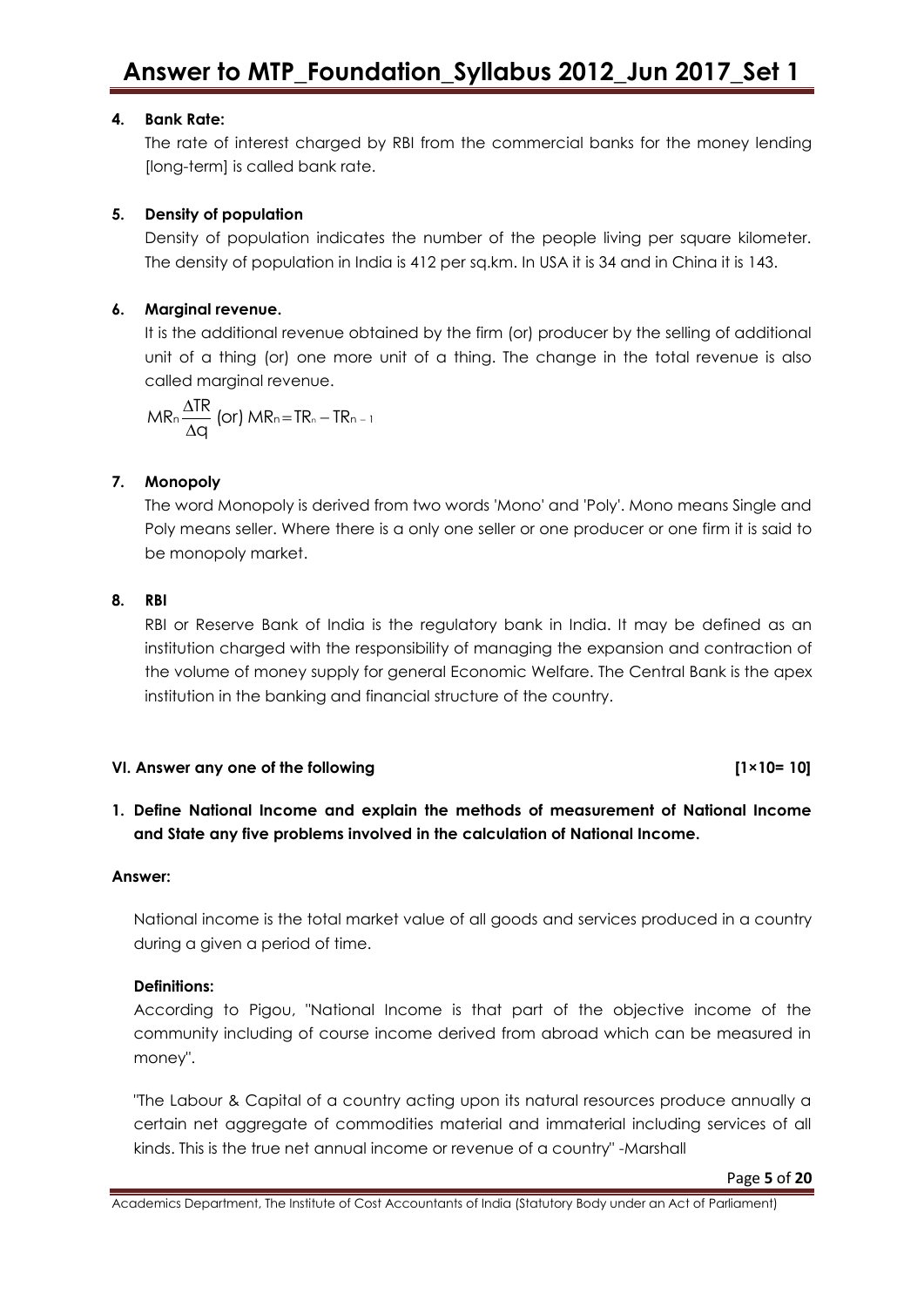### **Methods of Calculating National Income:**

There are three methods of measuring national income—

- (i) Output method.
- (ii) Income method.
- (iii) Expenditure method.

### **(i) Output method:**

It is also known as inventory method or commodity service method. In this method we find the market value of all final goods and services produced in a country during a given period of time. The entire output of final goods and services are multiplied by their respective market prices to find out the gross national product.

 $NI = [P1Q1 + P2Q2 + ... PnQn] - Depreciation -Indirect Taxes + Net Income from$ abroad.

Where;

NI = National Income

P = Price of the goods or service.

Q = Quantity of goods or service produced

1,2....... n are the various goods and services produced.

The values of raw material, intermediary goods etc, should not be included. Only final goods should be taken into account.

Here we find out the value added in the different sectors like Agriculture, Government Professionals, industry and Service Sectors. Hence it is also called "Value Added Method".

### **(ii) Income Method:**

In this method the incomes earned by all factors of production are aggregated to arrive at the national income of a country. The four factors of production receive incomes in the form of wages, rent, interest and profits. This is also national incomes at factor cost.

```
NI = W + I + R + P + Net Income from abroad.
```
Where,

- NI = National Income
- $W = W$ ages
- I = Interest
- $R =$  Rent
- P = Profits

This method gives us National Income according to distributive shares. (The most important income share is that of labour).

### **(iii) Expenditure Method:**

In this method we add the personal consumption expenditure of households, Expenditure of the firms, Government purchase of goods and services, net exports plus net income from abroad.

Academics Department, The Institute of Cost Accountants of India (Statutory Body under an Act of Parliament)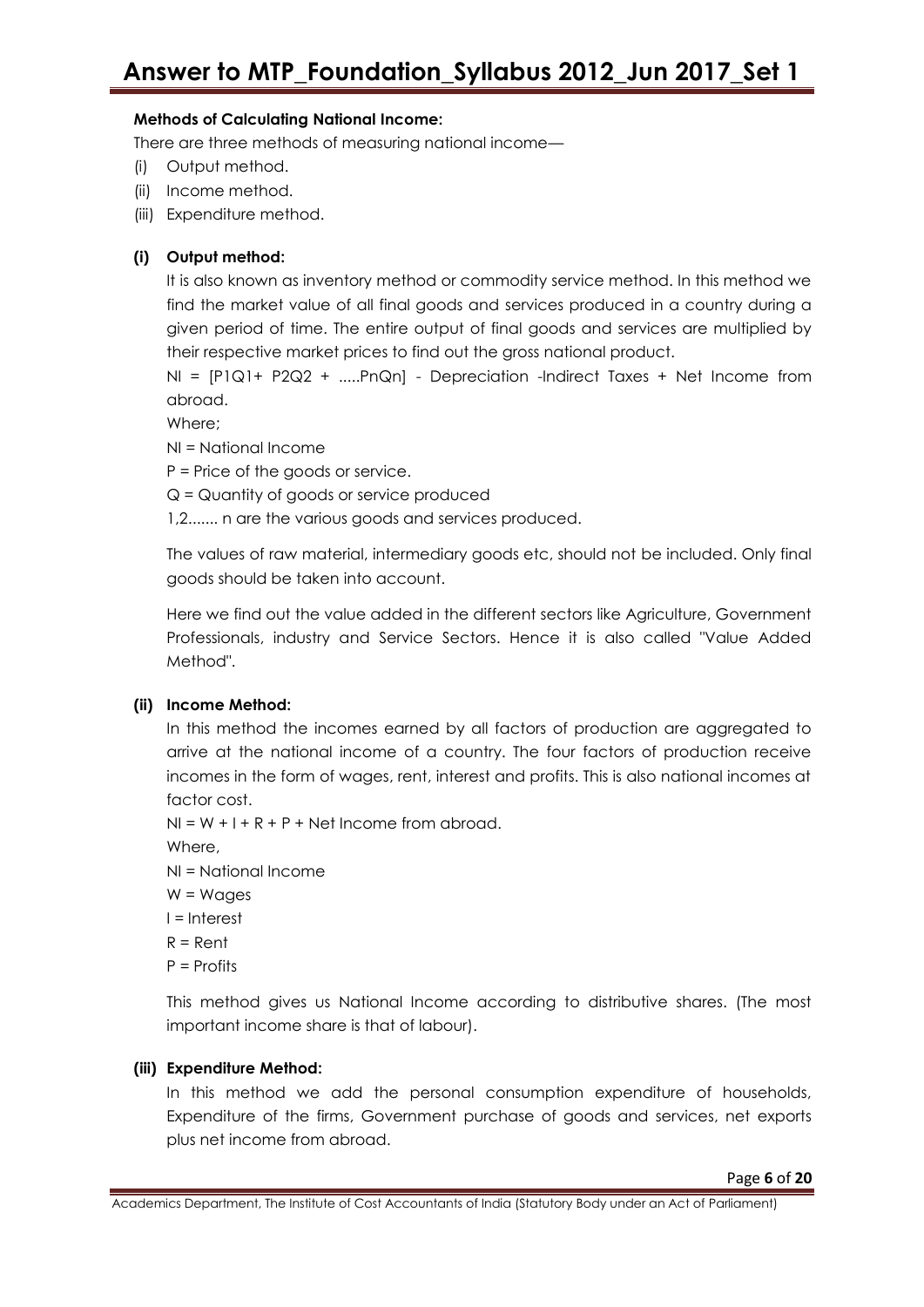NI = EH + EF + EG + Net Exports + Net Income from abroad

Here National Income = Private final consumption expenditure + Government final consumption expenditure + Net domestic capital formation + Net Exports + Net income from abroad.

Care should be taken to include spending or expenditure made on final goods and services only.

#### **Difficulties in Estimating the National Income:**

There are so many difficulties in estimating the National Income. They are classified in to two categories. They are -

- 1. Conceptual difficulties
- 2. Statistical difficulties
- 1. Conceptual Difficulties
	- (a) No practicable methods exists for inclusion of some items in National income (NI), Such as \_ services for which no remuneration is paid, goods that are marketed sold at a price but are used for self - consumption etc.
	- (b) It is not always possible to make a clear distinction between primary, intermediate and final goods.
	- (c) The price that should be chosen to determine the money value of national product is a difficult question.
	- (d) Debate regarding inclusion of income of foreign companies in National income estimates since, al large part of such income is remitted out of the country.
- 2. Statistical Difficulties:
	- (a) Changes in the price level involve the use of Index numbers which have their inherent difficulties.
	- (b) Official statistics are not always accurate as it is based on guess work and sample survey.
	- (c) Methods of computing National Income are not the same in all countries.
	- (d) The statistical data are often not available.

#### **2. Explain the functions of Reserve Bank of India.**

#### **Answer:**

Central Bank is the apex of the banking system in a country. It controls, regulates and supervises the activities of the banks and the country's banking system.

In our country the Central Bank was established in 1935 under private management. It was nationalized by the Government in 1949 and named as RBI (Reserve Bank of India).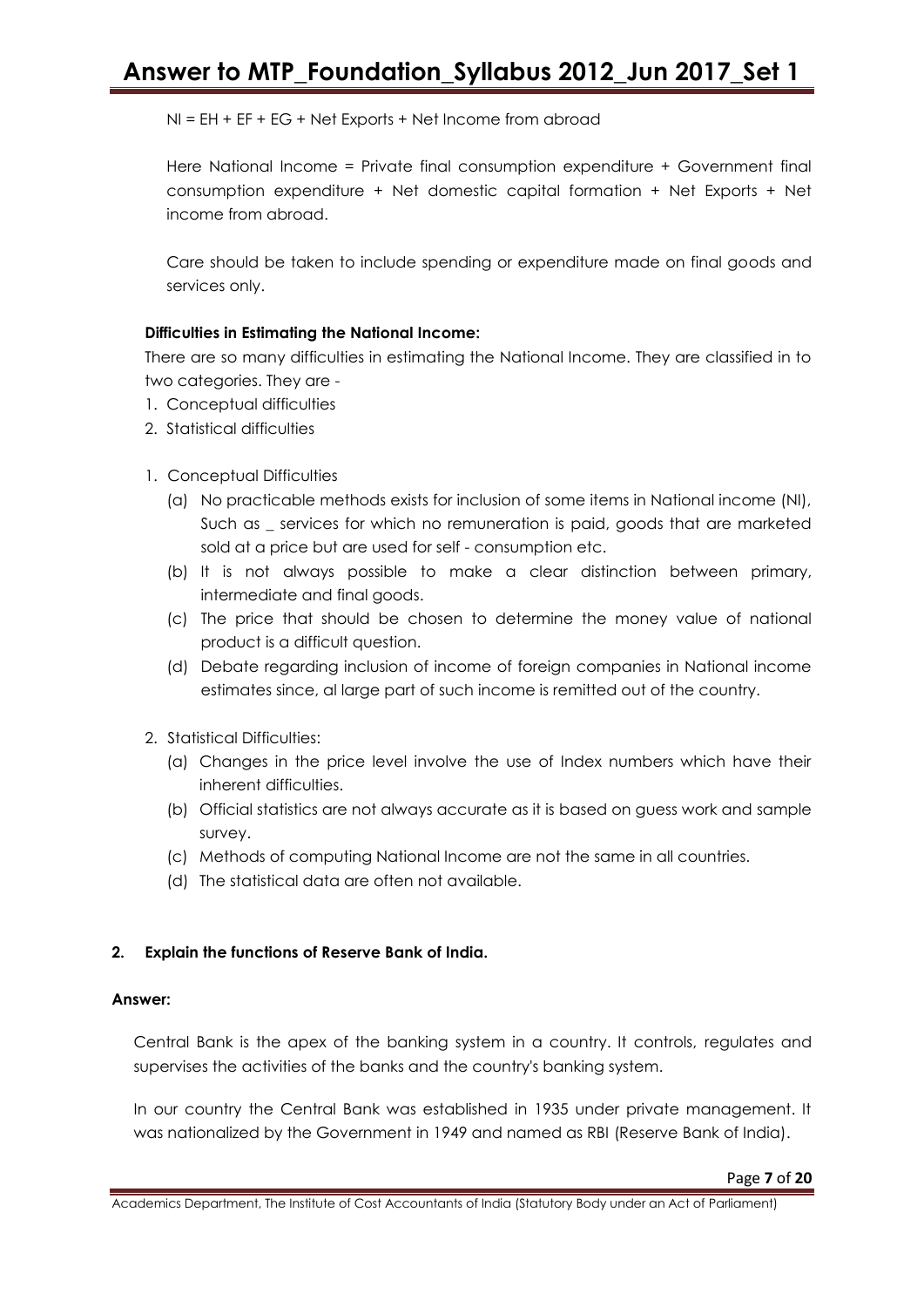#### Objectives of the Reserve Bank:

The Central Bank functions with the objectives given below:

- 1. To maintain the internal value of currency.
- 2. To preserve the external value of currency.
- 3. To ensure price stability.
- 4. To promote financial institutions.
- 5. To promote economic development.

#### Functions of a Reserve Bank:

A Central Bank has the following functions:

#### (i) Note Issue:

The Central Bank alone is authorized to issue the currency notes in a country. It has the monopoly of note issue as no other bank is permitted to do so. It also enables the Central Bank to control the supply of money as per the requirements of the economy.

#### (ii) Banker to Government:

The Central Bank acts as a banker, agent and financial advisor to government in the following ways:

- (a) It maintains the accounts of the government funds.
- (b) It receives money and makes payments on behalf of the government.
- (c) It gives 'ways and means' advances to the government.
- (d) It issues new loans on behalf of the government.
- (e) It manages the public debt.
- (f) It undertakes foreign exchange transactions on behalf of the government.
- (g) It acts as the agent of the government in dealing with the international financial institutions like IMF and World Bank.
- (h) It advises the Government on all financial matters.
- (iii) Banker's Bank:
- The Central bank acts as a banker's bank in the following manner:
- (a) Every bank maintains a certain minimum of cash reserves with the Central Bank as a statutory obligation.
- (b) It serves as a lender of last resort. This helps the commercial banks to overcome the problems of liquidity and will be able to meet the demand for withdrawals even in times of financial stringency.
- (c) It acts as a clearing house for the commercial banks to settle their inter-bank accounts. This is possible because all commercial banks have account with the Central Bank in which the Central Bank keeps their cash balances.
- (iv) Lender of last resort:

The Central Bank serves as lender of last resort not only to commercial banks but also to discount houses, and other credit institutions. They may approach the central bank when they face the problem of liquidity.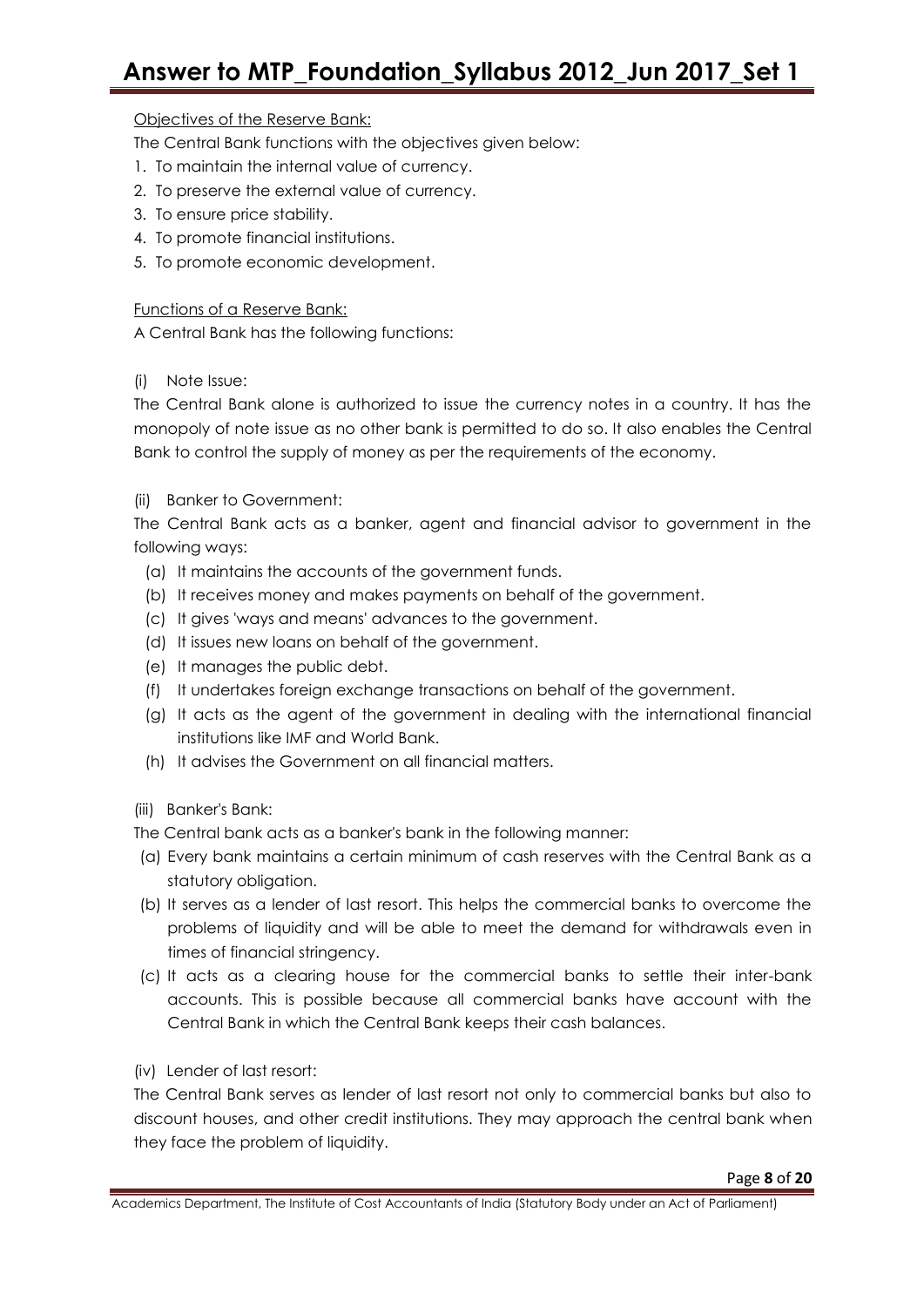### (v) Controller of credit:

This is the most important function of the Central Bank. It controls the volume of credit in the economy through appropriate monetary policy. It takes steps to reduce the credit in case of inflation.

(vi) Custodian of foreign exchange reserves:

The Central bank maintains the reserves of foreign exchange and regulates their use. It has the responsibility to maintain the stability of the exchange rate of the native currency in terms of the foreign currency.

#### **VII. Answer any two of the following [2×5 = 10]**

#### **1. State the determinants of Elasticity of Demand.**

#### **Answer:**

Determinants of Elasticity of Demand:

- (i) Nature of the commodity
- (ii) Availability of substitutes
- (iii) Variety of uses
- (iv) Possibility of postponement of consumption
- (v) Durable goods

#### **(i) Nature of the commodity:**

In the case of necessaries the demand is less elastic (or) comparatively inelastic. For example rice, salt, pulses, matchbox etc. On the other hand the elasticity of demand for luxuries is more elastic. For example, TV, DVD players, Gold, Diamonds etc.Comfort goods have unitary elastic demand.

#### **(ii) Availability of substitutes:**

If a commodity has substitute goods, the elasticity for that commodity is more elastic. For example, lux soap and pears soap, ponds cream and Lakme cream.

#### **(iii) Variety uses:**

If the goods have several uses, the elasticity of demand for it is more elastic. For example, milk, coal, electricity etc.

#### **(iv) Possibility of Postponement of consumption:**

There are certain goods which can be postponed for purchase. In case of these goods, the demand is elastic. But in the case of life saving medicines the demand will be inelastic because we cannot postpone the purchase of such goods.

#### **(v) Durable goods:**

In case of durable goods the elasticity of demand will be less, but in case of perishable goods the elasticity of demand will be more.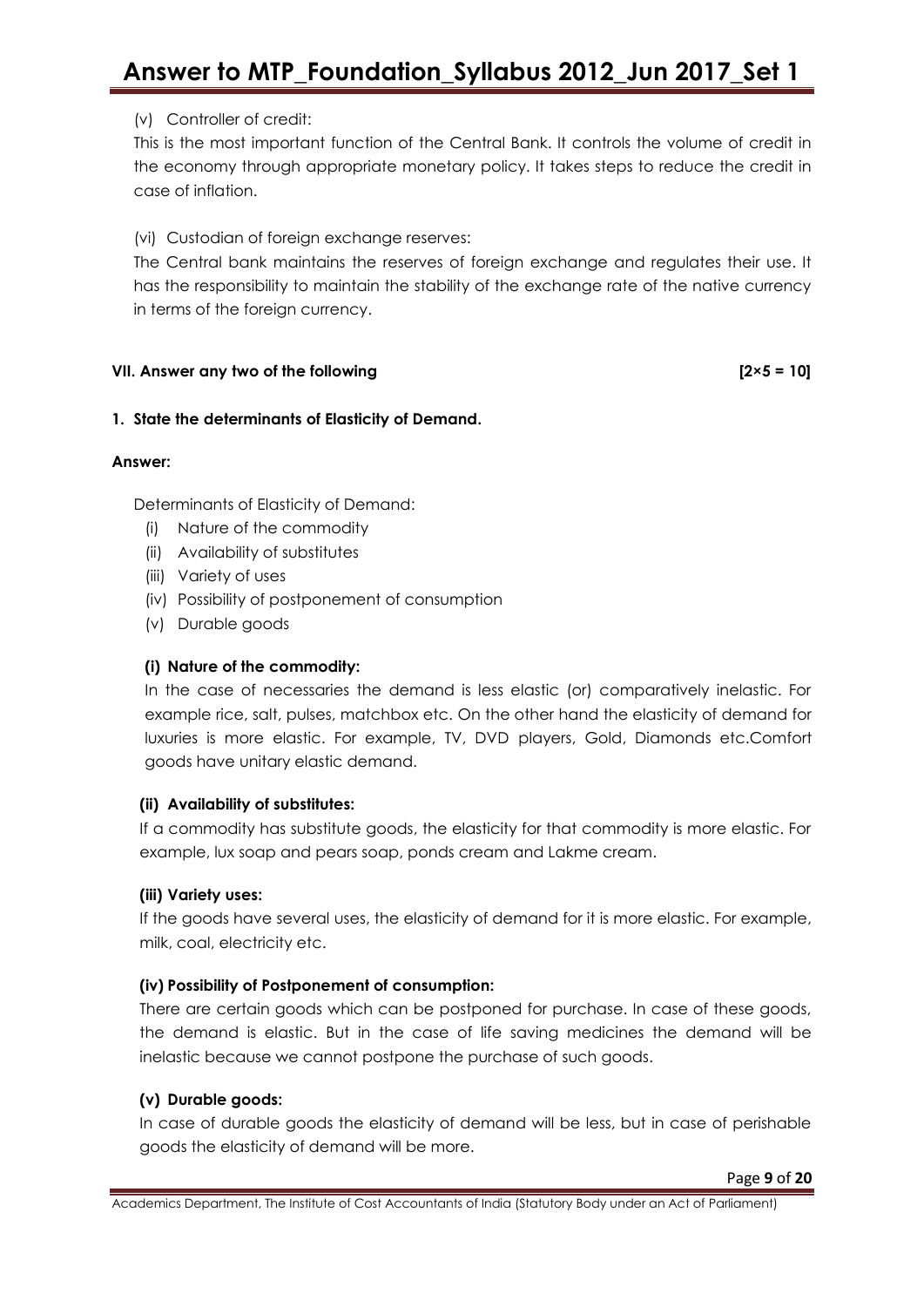#### **2. What are the features of Monopoly?**

#### **Answer:**

#### **Monopoly Market:**

The word Monopoly is derived from two words 'Mono' and 'Poly'. Mono means Single and Poly means seller. Where there is a only one seller or one producer or one firm it is said to be monopoly market. The single seller supplies the commodities to the entire market and the product supplied by the monopolist is not having a close substitutes. There are some restrictions for other producers to enter into the market. As a result monopoly has no competition in the market.

#### **Features of Monopoly:**

The monopoly market has the following features:

#### **(i) Single firm:**

A single firm produces the commodity in the market. There is only one seller or one producer or one firm.

#### **(ii) No close substitutes:**

The produce supplied by the monopolist will not have close substitutes in the market. A consumer will not find a substitutes commodity for the monopoly products.

#### **(iii) Strong barriers to enter:**

New firms cannot enter in the production due to the certain restrictions in market i.e. huge investment, lack of technology, patents etc. prevent the new firms to enter the market.

#### **(iv) Firm and Industry are same:**

As there is one firm in monopoly market there is no difference between firm and industry.

#### **(v)Price maker:**

In this market the producer can determine the price of the commodity so the producer in the market is said to be price maker.

#### **(vi) Nature of AR & MR curves:**

The average Revenue Curve (AR) and Marginal Revenue Curve (MR) both are slopes downwards from left to right because when a seller wants to sell the more of output he must reduce the price when the price is decreased both AR & MR are declining.

#### **(vii) Price discrimination:**

The monopolist can charge the different prices from the different customers for the same thing or services. The price is not uniform as in the perfect market competition.

#### **(viii)Maximum profits:**

The main aim of monopoly is to earn to get the maximum profits.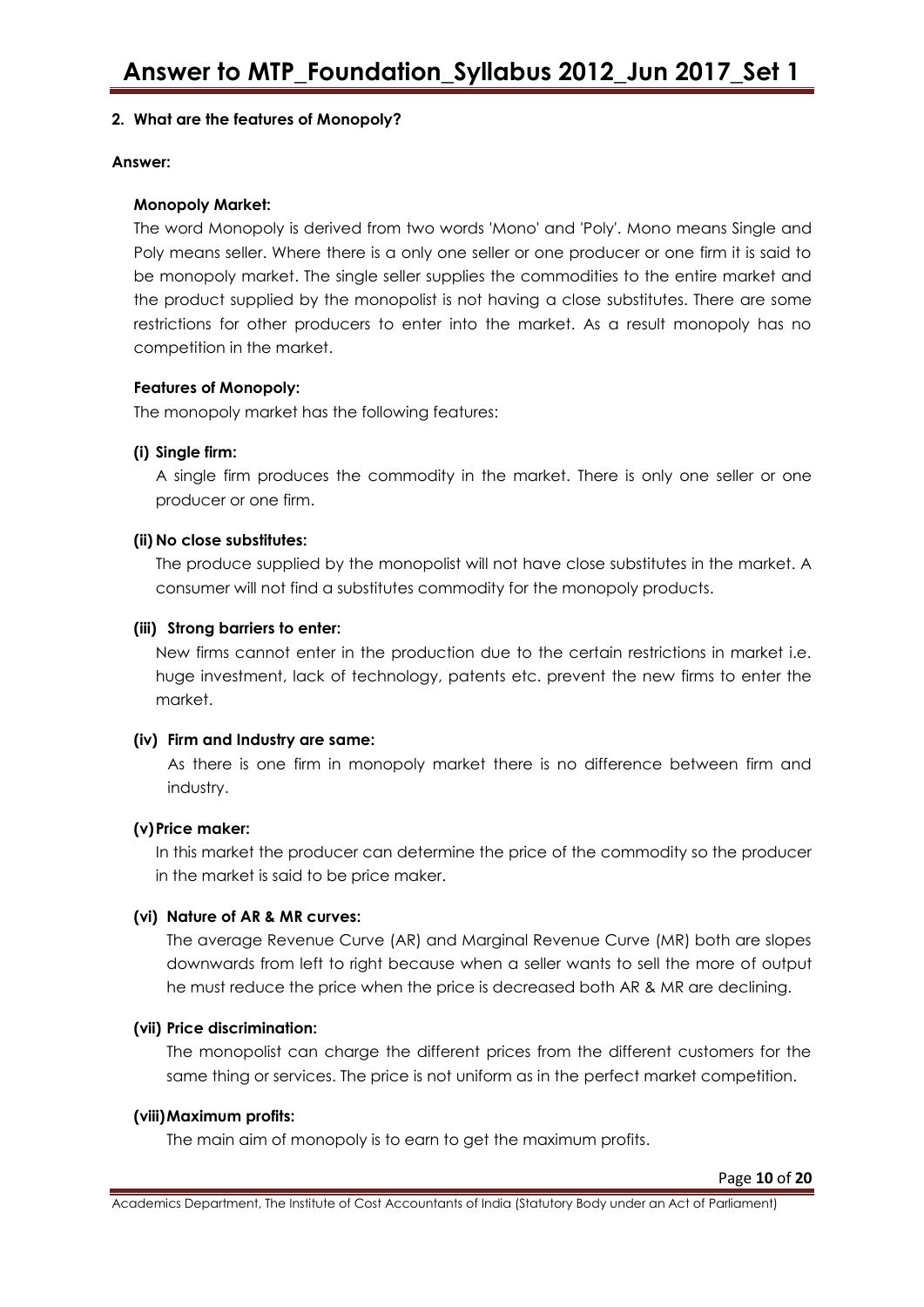#### **3. State the differences between fixed costs and variable costs?**

**Answer:**

#### **Differences between Fixed costs and variable costs:**

#### **Fixed costs:**

The costs which don't change with change of the output are called fixed costs. It means output may be increase (or) decrease but no change in these costs. When the output is stopped the producer must incurred this cost. Even the output is zero the fixed cost is positive. The fixed cost curve will be parallel to OX-axis.

Ex: expenditure on the land, building, salaries of permanent employees, interest payment, insurance premium etc.

#### **Variable costs:**

Costs which are changed with change of the output are called variable costs. It means when the output is increased these costs are also increased, when the output is decreased these costs are also decreased. When the output is zero these costs are also zero. The TVC curve will be sloped upwards from "left to right" and it is started from the origin.

Ex: Expenditure on raw material, power, fuel, wage of daily labourers etc.

| <b>Fixed costs</b>                       | Variable costs                              |
|------------------------------------------|---------------------------------------------|
| Fixed costs do not vary with quantity of | Variable costs vary with the quantity of    |
| output.                                  | output.                                     |
| They are related with the fixed factors. | They are related with the variable factors. |
| They do not become zero. They remain     | They can become zero when production        |
| same even when production is stopped.    | is stopped.                                 |
| A firm can continue production when      | Production should at least recover the      |
| fixed costs are not recovered.           | variable cost.                              |

#### **4. What are the Internal Economies?**

#### **Answer:**

#### **Internal Economies:**

When a firm expands its size of business (or) increases its output, it get some advantages. They are called internal economies. These internal economies are related to a single firm and not related to all other firms in the industry.

#### **Types of the internal economies:-**

(a) Labour economies:

Division of labour and specialization are possible more in large-scale operations. Different types of workers can specialize and do the job for which they are more suited. As a result of this quality and speed of work both improve.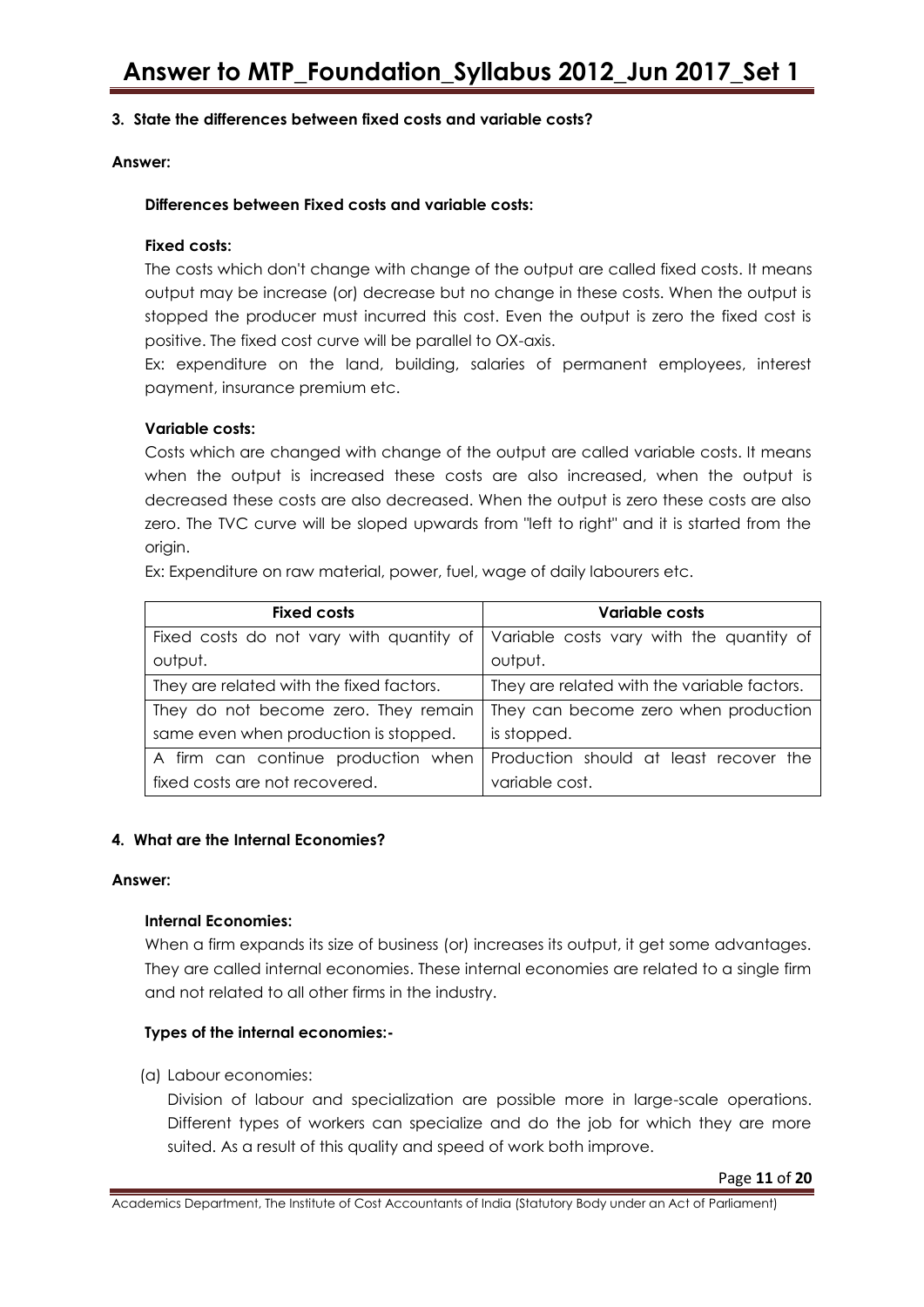#### (b) Technical economies:

A large firm will be able to install large capacity of machines in place of small sized machines. It also adopts latest technologies. These will give mechanical advantage over small firms and costs will be minimum.

(c) Managerial economies:

Highly talented managers of specialized skills will be employed by large firms. It helps to makes better decisions in the production.

(d) Marketing economies:

Large scale purchase of raw materials and sale of finished goods gives the advantage of transport concessions to the firm. Advertisement costs will be less due to large output sales.

(e) Financial economies:

Large firms will be able to borrow credit easily. These firms will be able to offer securities and their goodwill in the market enable them to borrow at reasonable rate of interest. They also raise capital by attracting investors.

(f) Research and Development:

Improvements in technology efficient use of resources improvement in quality of products depend on research. Only large firms can afford to bear the expenditure on research.

(g) Economies Related to Transport and Storage costs:

Large firms are able to enjoy freight concession from railways and road transport. Because a large firm uses it s own transport means and large vehicles, the per unit transport costs would fall. Similar, a large firm can also have its own storage godowns and can save storage costs.

(h) Risk bearing economies:

Generally large firms diversify their production into different goods and services. Therefore, even if there is a loss in one item of good it can be covered by profit in other goods.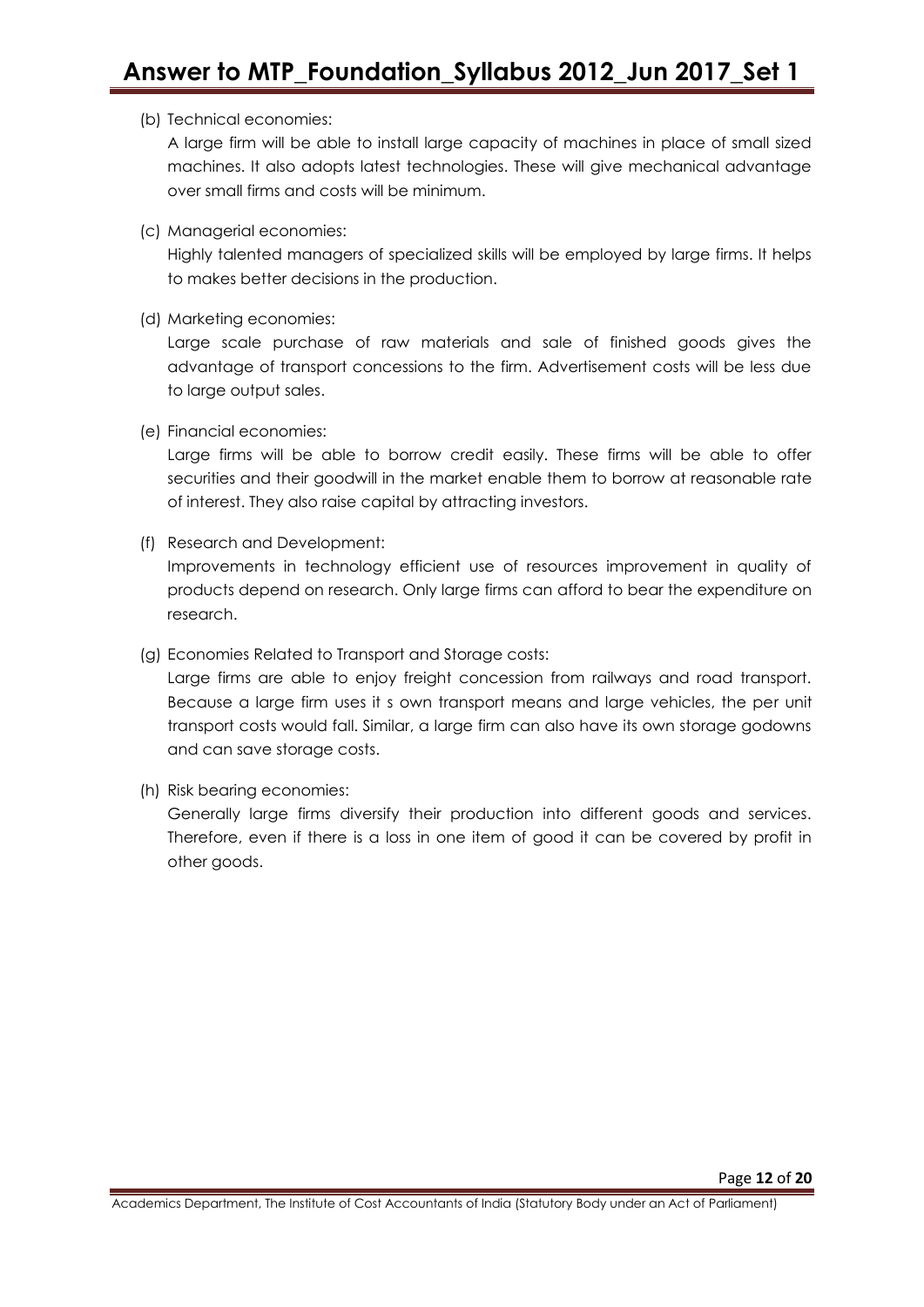### **PART B**

#### **(Fundamentals of Management)**

| I. Choose the correct answer from the given four alternatives: | $[10 \times 1 = 10]$ |
|----------------------------------------------------------------|----------------------|
|                                                                |                      |

- 1. Which is not one of Fayol's principles:
	- (a) Authority and responsibility
	- (b) Line of authority
	- (c) **Globalization**
	- (d) Unity of command
- 2. Which of the following is not a fundamental characteristics of Bureaucratic Management?
	- (a) Specialisation of labour
	- (b) Well defined hierarchy
	- (c) **Striving to be a 'first-class worker'**
	- (d) Formal rules and regulations.
- 3. According to Fayol's 14 principles of management, ‗esprit de corps' refers to which of the following?
	- (a) Being treated fairly and kindly.
	- (b) Spirit of the corporation.
	- (c) **Team work and harmony.**
	- (d) Spirit of work.
- 4. What is the meaning of the acronym HRM?
	- (a) Humane Resource Management.
	- (b) Humanistic Resource Management.
	- (c) **Human Resource Management.**
	- (d) Human Relations Management.
- 5. The standard performances need to be adjusted after measuring with:
	- (a) **actual performances**
	- (b) costs
	- (c) time involved
	- (d) external factors
- 6. Theory \_\_\_\_\_\_\_\_\_\_\_\_\_ is based on positive assumptions about workers.
	- (a) Z
	- (b) X
	- (c) **Y**
	- (d) C
- 7. What does ERG stands for
	- (a) Effective, readiness and growth
	- (b) Expectancy, real and exist

Page **13** of **20**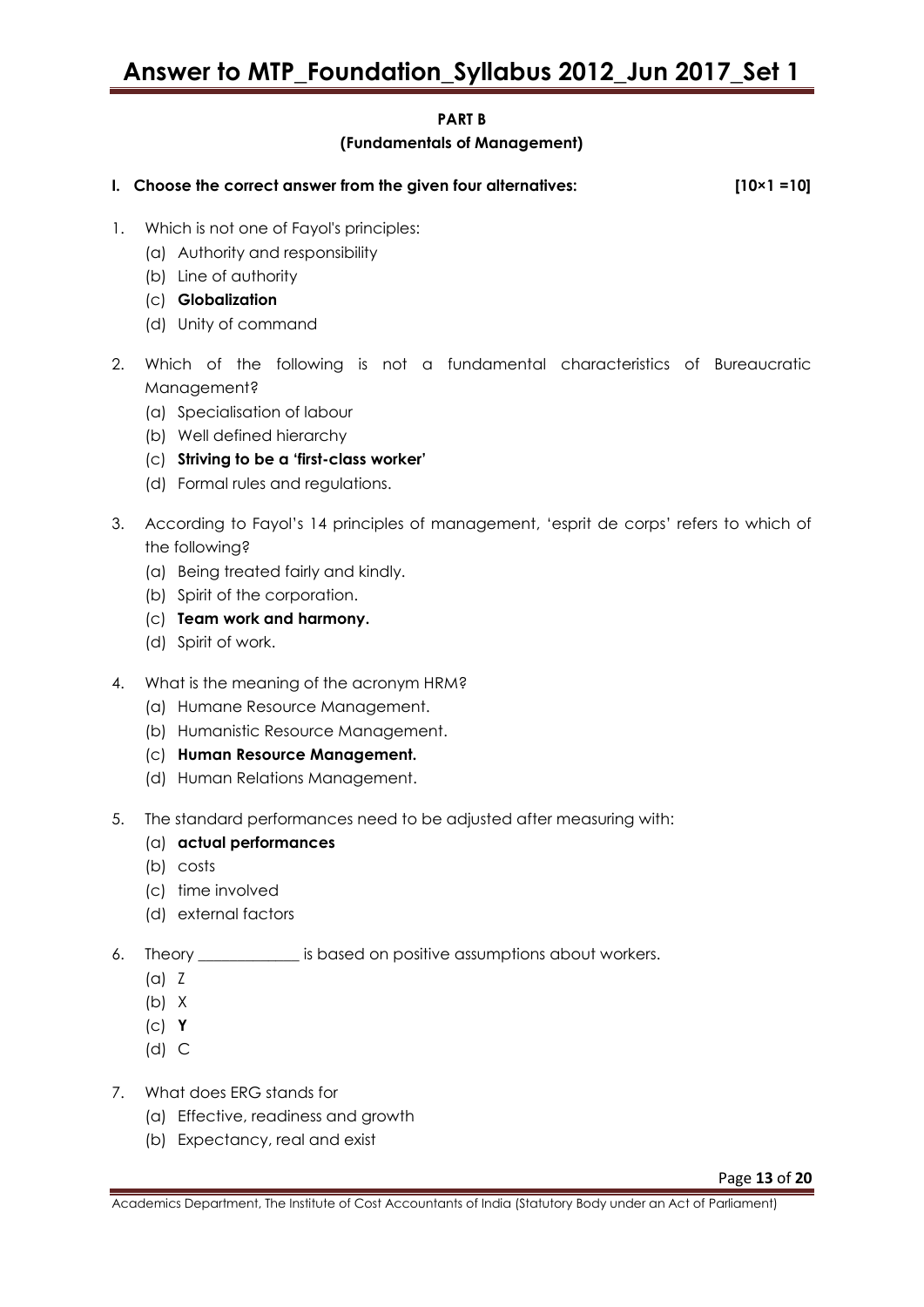- (c) **Existence, relatedness and growth**
- (d) Excellent relationship and growth.
- 8. Classification of groups into Natural groups, Family groups and organized groups according to
	- (a) Sayles
	- (b) **Mayo and Lombard**
	- (c) Dalton's
	- (d) None of the above

#### 9. Propinquity means

- (a) **Nearness**
- (b) Farness
- (c) Closeness
- (d) All of the above

#### 10. Which of the following is a stage in the conflict process?

- (a) functional conflict
- (b) dysfunctional conflict
- (c) hindering conflict
- (d) **incompatibility**

#### **II.** Fill in the blanks:  $[5 \times 1 = 5]$

- 1. Father of Scientific Management is **F. W. Taylor**
- 2. **Delegation** means transfer of authority from one individual to another.
- 3. Span of Control is based on the theory of relationships propounded by **Graicunas**
- 4. Free Rein Leadership is also known as **Laissez –Fair Leadership**
- 5. **Conflict** happens because people have different beliefs, priorities and interests and sometimes those interests clash.

#### **III.** Match the following **contained a set of the following contained a set of the following set of the following set of the following set of the following set of the following set of the following set of the following se**

| Column 'A' |                       | Column 'B' |                                     |
|------------|-----------------------|------------|-------------------------------------|
|            | Henry Fayol           | A          | Prof Douglas Mc Gregor              |
| 2.         | Encoding              | B          | Predicting the future events        |
| 3.         | Supervision           |            | Father of Modern Management         |
| 4.         | Theory X and Theory Y |            | Selection of Language               |
|            | Forecasting           |            | Overseeing the subordinates at work |

#### **Answer:**

| Column 'A' |             | Column 'B' |                             |
|------------|-------------|------------|-----------------------------|
|            | Henry Fayol |            | Father of Modern Management |
|            | Encoding    |            | Selection of Language       |
|            |             |            | Page 14 of 20               |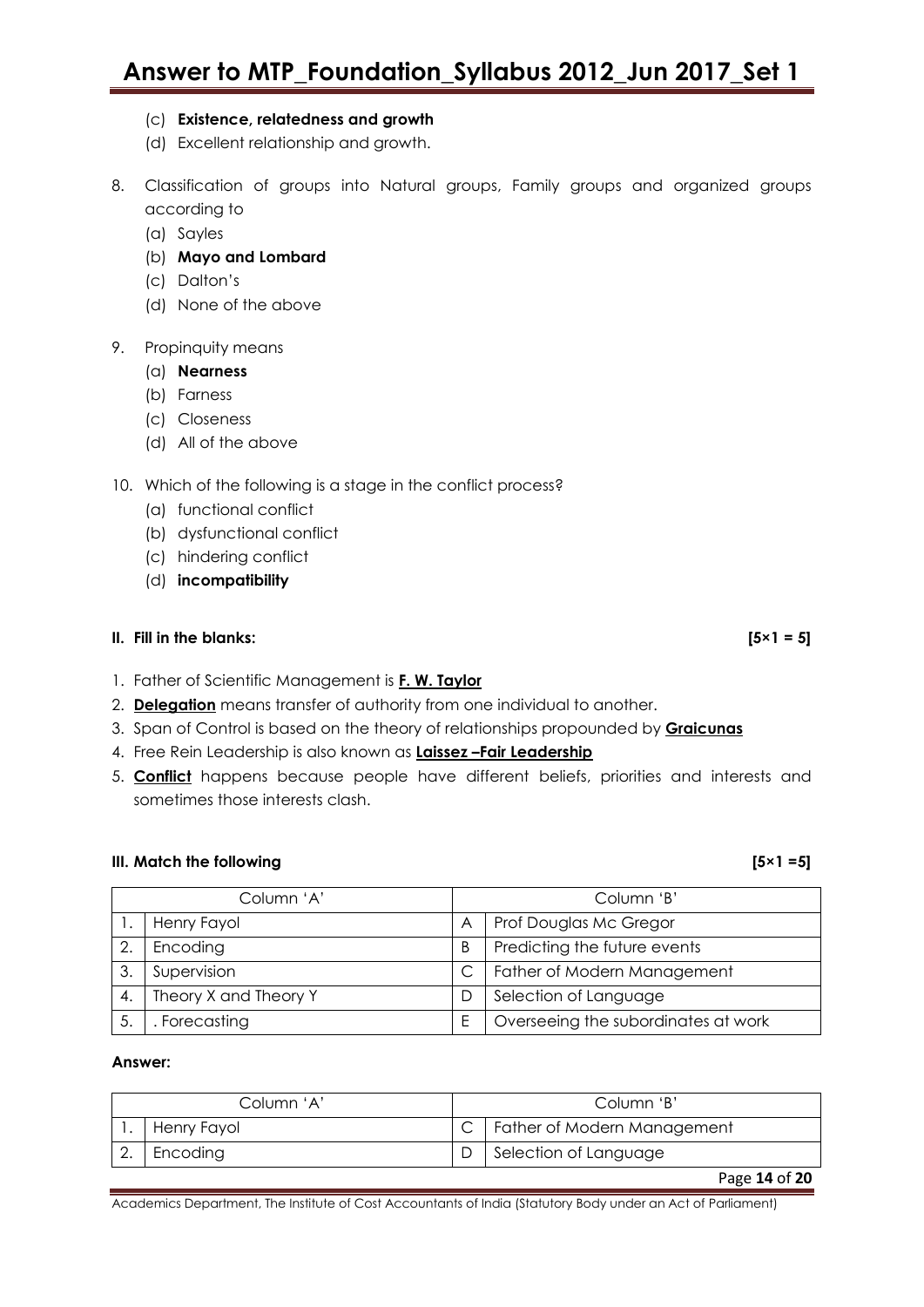| 3. Supervision           | $E$   Overseeing the subordinates at work |
|--------------------------|-------------------------------------------|
| 4. Theory X and Theory Y | A   Prof Douglas Mc Gregor                |
| Forecasting              | Predicting the future events              |

#### **IV. State whether the following statement is True (or) False. [5×1 =5]**

- 1. Recruitment sources are always external. **False**
- 2. Planning is an intellectual process. **True**
- 3. Authority is vested in a position. **True**
- 4. The process of communication: Sender Decoding– Transmission of Message Receiver Encoding – Feedback. **False**

5. Management is a science as well as an art. **True**

#### **V. Define any Five of the following: [5×1 =5]**

#### **1. Span of Control:**

Span of management is also known as span of control, span of supervision. It represents the numerical limit of subordinates to be supervised and controlled by a single supervision. This principle is based on the theory of relationships propounded by Graicunas.

#### **2. Planning:**

Planning is defined as the activity by which managers analyze present conditions to determine ways of reaching a desired future stage. It embodies the skills of anticipation, influencing and controlling the nature and direction of change.

#### **3. Control:**

Control refers to the task of ensuring, that activities are producing the preset targets or goals. It is aimed at monitoring the outcome of activities, reviewing feedback information about this outcome, and if necessary take corrective action.

#### **4. Espirit de Corps:**

It is one of the Fayol's fourteen principles of management. It means team work is essential for the success of an organization.

#### **5. Democratic Leadership**

A consultative of democratic leader takes decision in consultation and participation with the subordinates. He decentralizes authority and allows the subordinates to share his

Page **15** of **20**

Academics Department, The Institute of Cost Accountants of India (Statutory Body under an Act of Parliament)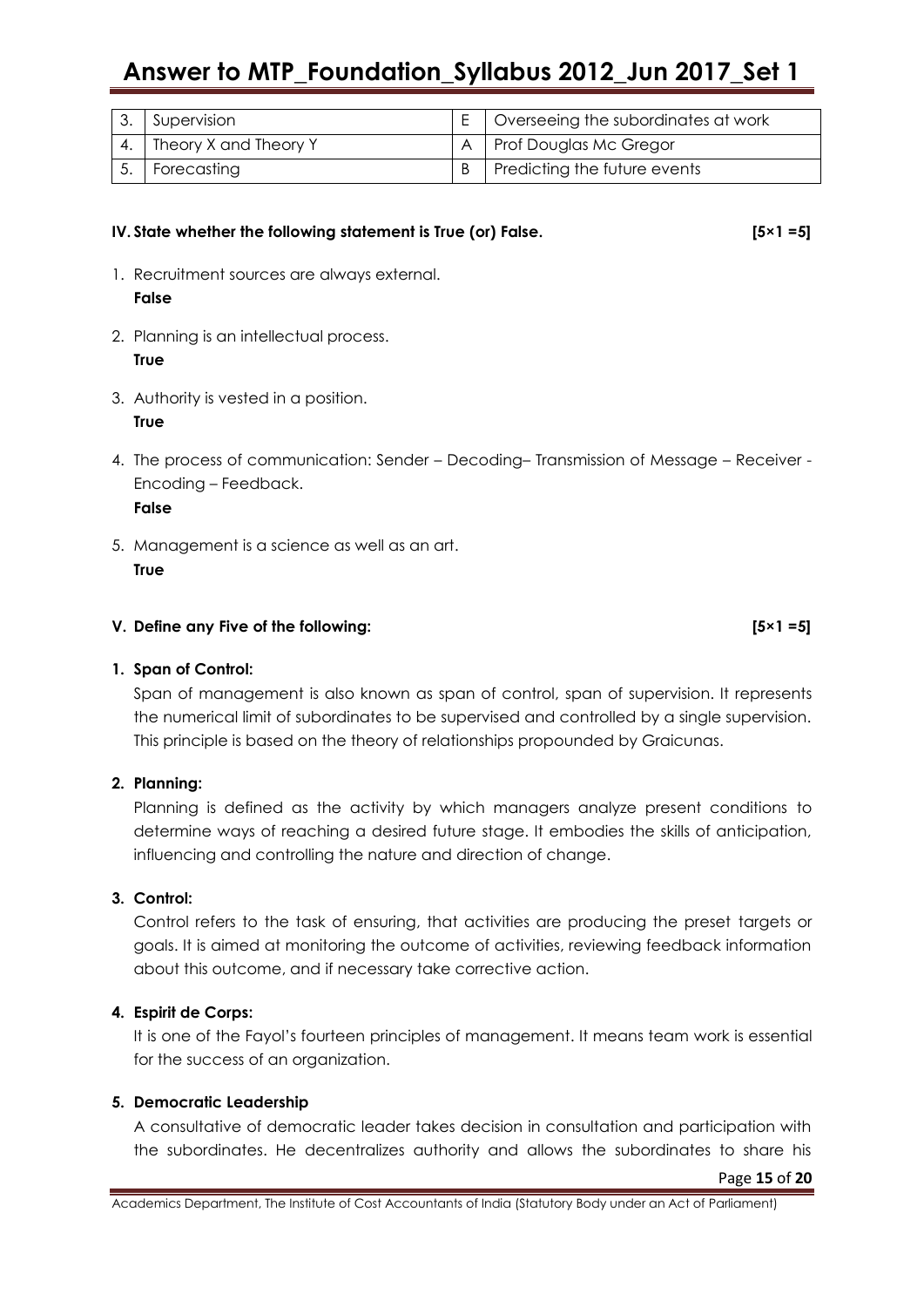power. The leader does what the group wants and follows the minority opinion. A democratic leader provides freedom of thinking and expression. He listens to the suggestions, grievances and opinions of the subordinates.

#### **6. Decoding**

It involves interpretation of the message by the receiver. Interpretation of message largely depends on the perception, past experience and attitudes of the receiver.

#### **7. Apathetic Groups**

These groups possess consistently indifferent attitudes towards informal groups and are characterized by dispersed, lack of cohesiveness, internal disunity and conflict.

#### **8. Meaning of Conflict**

Conflict is inequitable whenever two or more people interact, whether in the work place or at home. Conflict can occur between two or more individuals, two or more groups, or an individual and a group. When dealing with conflict in an organization, it is important to remember to address the issue, not the people.

#### **VI. Answer any four of the following questions. [4×5=20]**

#### **1. Explain about the Neo Classical Theory of Organisation.**

#### **Answer:**

The Neo Classical Theory of Organisation:

The Neo-classical organization theory is commonly identified with the human relations movement pioneered by Elton Mayo. The foundations of this theory were laid down by the Hawthorne.

Experiments conducted by Mayo and his associates. These experiments to revealed that informal organization and socio –psychological factors exercise much greater influence on human behavior than physiological variables. Therefore, Neo-classical theory is popularly known as Behavioral Theory of organisation' or Human relations Approach'.

The main propositions of Neo-classical theory are as follows.

- (i) The organization in general is a social system composed of several interacting parts.
- (ii) Within a formal organization there exists an informal organization. They two affect each other.
- (iii) Human beings are interdependent. Their behavior can be predicted in terms of social and psychological factors at work.
- (iv) Motivation is a complex process. Many socio –psychological factors operate to motivate people at work.
- (v) Human being do not always act rationally. They often behave irrationally in terms of the rewards they seek from the work.

Academics Department, The Institute of Cost Accountants of India (Statutory Body under an Act of Parliament)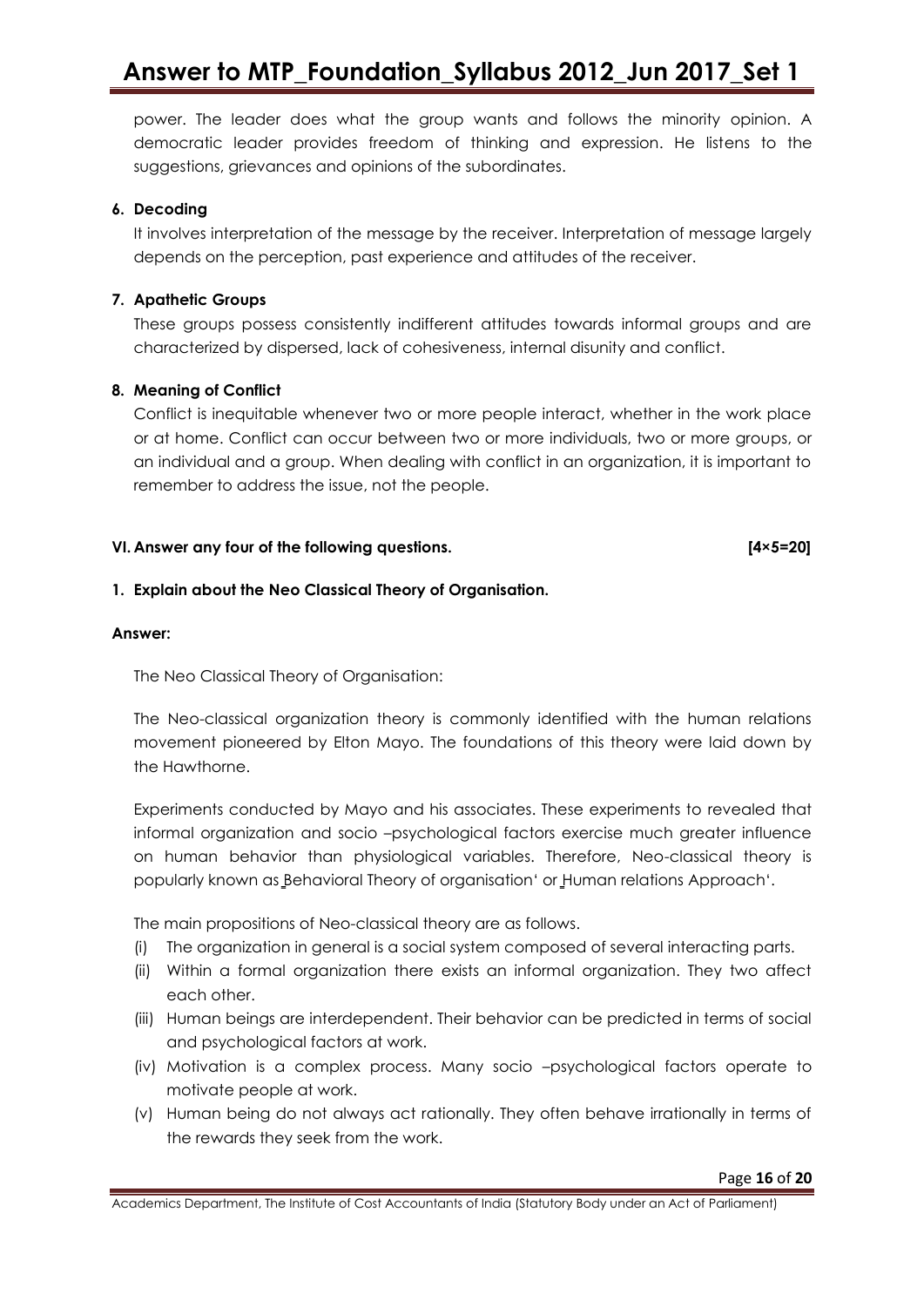- (vi) A conflict between organizational and individual goals often exists. There is, therefore, a need to reconcile the goals of the individual with those of the organization.
- (vii) Team work is essential forefficient functioning of organizations. But this is not automatic and has to be achieved.

Neo-classical writers gave an organizational design which is a modification of classical structure in the following ways;

- (i) Flat Structure
- (ii) Decentralization
- (iii) Informal organization.

Weakness of Neo-classical theories:

- (i) Neo –classical theory cannot be applied to all situations. No particular structure will serve the purposes of all organizations.
- (ii) Neo-classical theory lacks a unified approach. It is simply a modification of the classical model.
- (iii) Many of the assumptions on which neo-classical theory is based are not true. For instance, the assumption that it is always possible to find out a solution that satisfies everybody is not true.

#### **2. Explain the steps in the process of Delegation of authority.**

#### **Answer:**

#### **The steps in the process of Delegation of authority:**

The process of delegation involves the following steps:

(i) Determination of results expected:-

A manager has to define the results he wants to obtain from his subordinates for achievement of organizational objectives.

(ii) Assignment of Duties: -

The manager then assigns specific duties or tasks to each subordinate. He must clearly define the function of each subordinate. While assigning duties and responsibilities, he must ensure that the subordinates understand and accept their duties. Duties should be assigned according to the qualifications, experience and aptitude of the subordinates.

(iii) Granting of Authority: -

Enough authority must be granted so that subordinates can perform their duties. By granting authority subordinates are permitted to use resources, to take decisions and to excise discretion.

Academics Department, The Institute of Cost Accountants of India (Statutory Body under an Act of Parliament)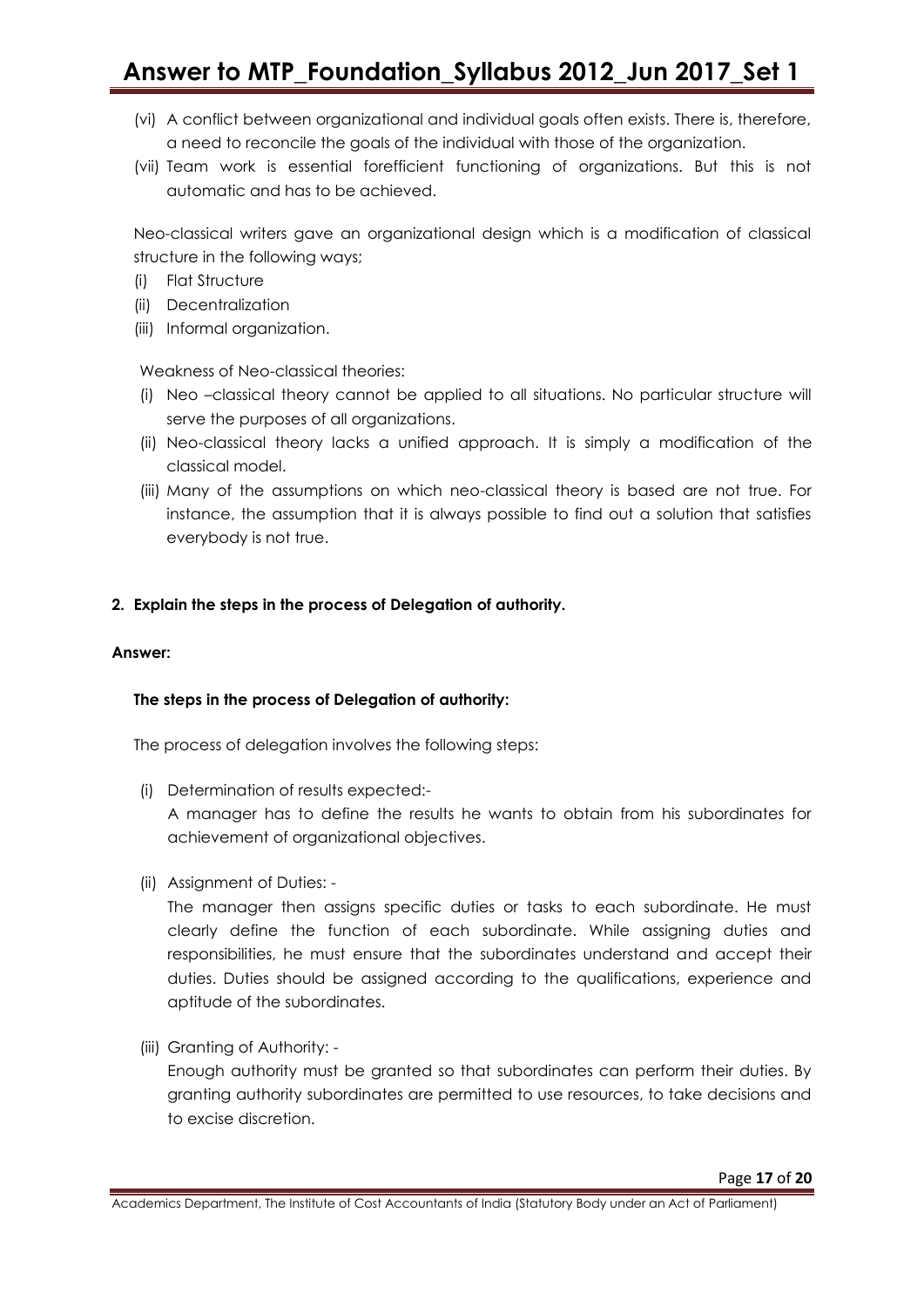(iv) Creating accountability for performance: -

The subordinates to whom authority is delegated must be made answerable for the proper performance of assigned duties and for the excise of the delegated authority. The extent of accountability depends open the extent of delegation of authority and responsibility.

#### **3. Explain the difference between Authority and Power.**

#### **Answer:**

#### **Difference between Authority and Power:**

| <b>Authority</b>                      | Power                                           |
|---------------------------------------|-------------------------------------------------|
| Right to do some thing                | Ability to do some thing                        |
| Derived from organizational position  | from<br>Derived<br>personal,<br>sources<br>many |
|                                       | institutional.                                  |
| Always flow downward can be delegated | Flows in all directions – cannot<br>be          |
|                                       | delegated                                       |
| Legitimate – resides in position.     | May be illegitimate                             |
| Narrow term – one source or subset of | Broad concept – can achieve results when        |
| power                                 | authority fails.                                |
| Visible from organizational chart     | Not visible from organizational chart           |

#### **4. What are the qualities of a Successful Leader?**

#### **Answer:**

#### **The qualities of a successful leader:**

(a) Physical energy and stamina: -

A leader should have a good personality, charming manners and ability to work hard. A leader will be successful only when he acts with the groups as a members and works hard.

(b) Intelligence: -

Leaders should have somewhat higher intelligence than the average of their subordinates. They should possess the ability to think scientifically analyse accurately and interpret clearly and concisely and problems faced by the group.

(c) Vision and foresight:-

A leader should exhibit his trait of looking forward. He must have foresight to see and feel the future.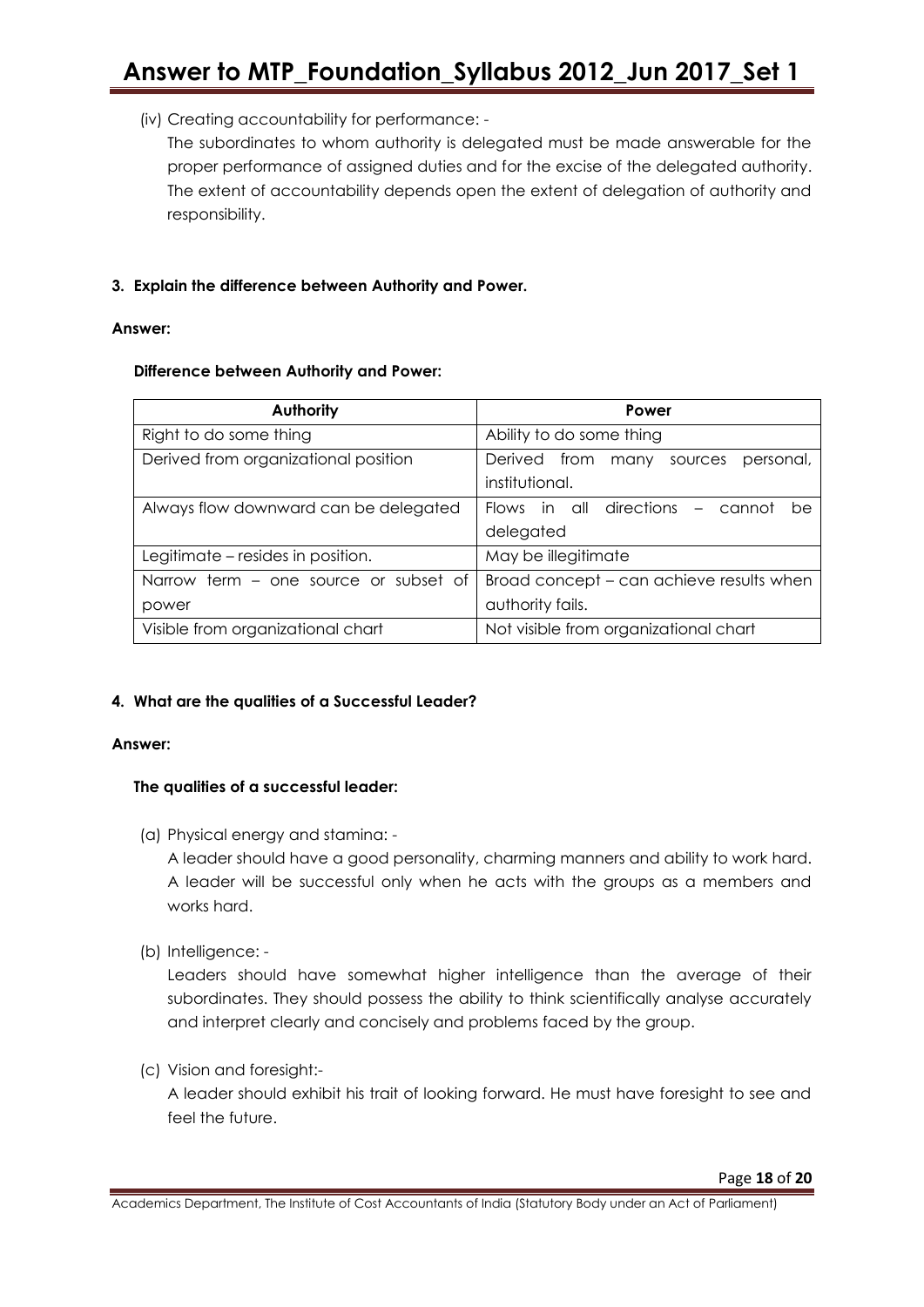#### (d) Initiative: -

The main task of a leader is to initiate suitable sequence of acting in proper time. Hence leaders must possess a strong, crucial motivation to keep accomplishing some thing.

(e) Self – Confidence: -

Self –confidence is essential to motivate the subordinates and boost up their morale. He should have confidence in himself whenever he takes any decision or initiates any caused if action.

(f) Open mindedness or flexibility:

A leader should be flexible or open minded i. e. he should be ready to absorb new ideas as may be demanded by the situation.

(g) Sense of responsibility:-

A leader should be prepared to shoulder the responsibility for the consequences of any steps he contemplates or takes.

(h) Human relations: -

A leader should possess the human relations attitude. He should be able to deal with people and secure their willing co –operation.

#### **5. Explain the reasons for Group Formation.**

#### **Answer:**

#### **The reasons for group Formation:**

People seek to join groups since the groups give the members a stability and enhances their achievement capacity. The main reasons propelling individuals to join groups are:

(a) Have a sense of Security:

The group enables the person to reduce a sense of insecurity and have stronger feeling with few self –doubts and more resistant to threats when they are a part of the group.

(b) Have a status: -

The persons in a group can be easily recognized and a status is achieved by them.

(c) Develop Self-esteem: -

The groups can help a person develop a sense of "to-belong". This provides with feeling, of self worth and develops confidence in its members.

(d) Affiliation: -

The group can fulfil social needs. People enjoy the regular interaction that comes with the group membership.

Page **19** of **20**

Academics Department, The Institute of Cost Accountants of India (Statutory Body under an Act of Parliament)